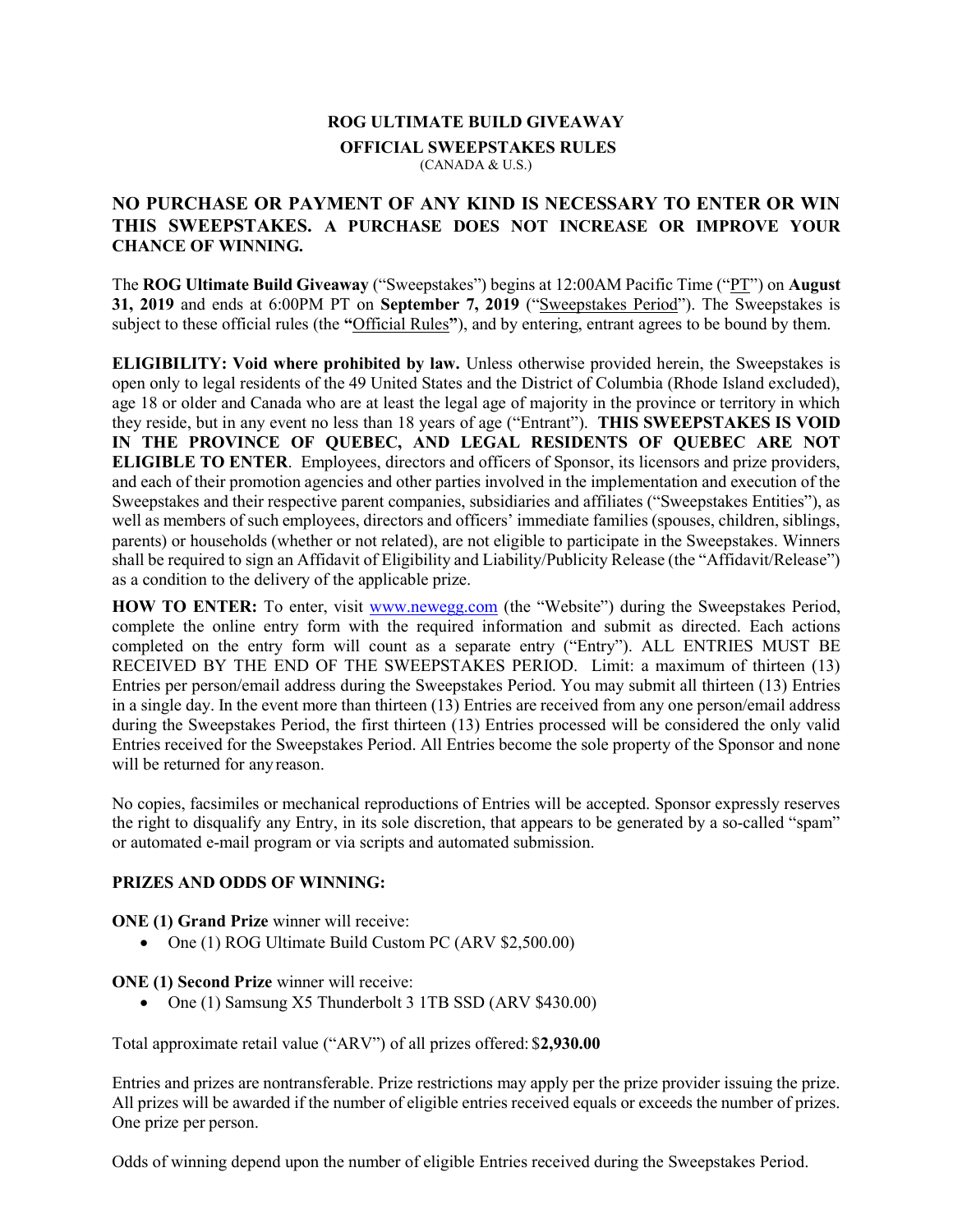WINNER SELECTION: Winners will be randomly selected in a drawing to take place within ten (10) days from the close of the Sweepstakes Period. The drawings will be conducted by the Administrator at Sponsor's offices located at 17560 Rowland Street, City of Industry, California USA. The decisions of the Sponsor are final and binding in all matters relating to this Sweepstakes. The Administrator will notify the potential winners by email, and publication of the names on www.newegg.com following the drawing date. If such notification is undeliverable or no acknowledgement is received by the Administrator from the potential prize winner within five (5) business days of the date of notification or attempted notification, then such potential prize winner will be disqualified, and an alternate winner may be selected in Sponsor's sole discretion. If a prize is refused, a prize notification is returned or deemed undeliverable, or the potential winner is disqualified for any reason, an alternate winner may be selected. Potential prize winner (or parent or legal guardian if potential prize winner is considered a minor in the legal jurisdiction of his or her residence) will be required to execute and return an Affidavit of Eligibility/Release of Liability and, if applicable, a completed IRS W-9 form within two (2) business days of the date of issuance of such documents. Potential prize winner's failure to return all required forms in this two (2) business day time period may result in the potential prize winner being disqualified and an alternate winner may be selected at Sponsor's sole discretion. FOR CANADA RESIDENTS: Each selected winner resident will be required to correctly answer a time-limited skill testing question without assistance in order to be eligible to receive a prize or such prize will be forfeited.

LICENSES AND REPRESENTATIONS: By submitting an Entry, you hereby grant Sponsor, its licensees, distributor, agents, representatives and other authorized users, a perpetual, exclusive, irrevocable, royalty-free, sub-licensable, and transferrable (in whole or in part) license throughout the universe under all copyright, trademark, patent, trade secrets, moral and privacy and publicity rights and other intellectual property rights you own or control to use, reproduce, transmit, display, exhibit, distribute, index, comment on, modify, create derivative works, perform, and otherwise exploit such Entry, in whole or in part, in all media formats now known or hereafter devised (including on Sponsor sites, on third party websites, on broadcast and cable networks and stations, on broadband and wireless platforms, and on physical media) for any and all purposes including entertainment, news, advertising, promotional, marketing, publicity, trade or commercial purposes, all without further notice to you, with or without attribution, and without the requirement of any permission from or payment to you or to any other person or entity. By submitting an Entry, you represent and warrant that you own or have the necessary rights, licenses, consents and permissions, without the need for any permission from or payment to any other person or entity, to exploit all elements of the Entry in all manners contemplated by these Official Rules.

GENERAL CONDITIONS AND RELEASES: An entrant or winner may be disqualified from the Sweepstakes if he or she fails to comply with each provision of these Official Rules, as determined in the sole discretion of Sponsor.

Sweepstakes Entities are not responsible for incorrect or inaccurate transcription of Entry information, or for any human or other error, technical malfunctions, lost/delayed data or voice transmission, omission, interruption, deletion, defect, line failures of any telephone network, computer equipment, software, inability to access any online service or Website or to complete a telephone call or facsimile transaction, or any other error or malfunction, or late, lost or misdirected mail, or any injury or damage to Entrant's or any other person's computer related to or resulting from participation in this Sweepstakes. CAUTION: ANY ATTEMPT BY AN ENTRANT OR ANY OTHER INDIVIDUAL TO DELIBERATELY DAMAGE ANY WEBSITE, TAMPER WITH THE ENTRY PROCESS, OR OTHERWISE UNDERMINE THE LEGITIMATE OPERATION OF THE SWEEPSTAKES MAY BE A VIOLATION OF CRIMINAL AND CIVIL LAWS AND SHOULD SUCH AN ATTEMPT BE MADE, SPONSOR RESERVES THE RIGHT TO PROSECUTE ANY SUCH INDIVIDUAL(S) AND TO PURSUE ALL REMEDIES TO THE FULLEST EXTENT PERMITTED BY LAW.

In the event of a dispute regarding the identity of the person submitting the Entry, the Entry will be deemed to be submitted by the person whose name is registered to the e-mail account, and should the person not be able to prove his/her identity against the registered name the Entry will be rejected and result in the disqualification of the Entrant from the Sweepstakes.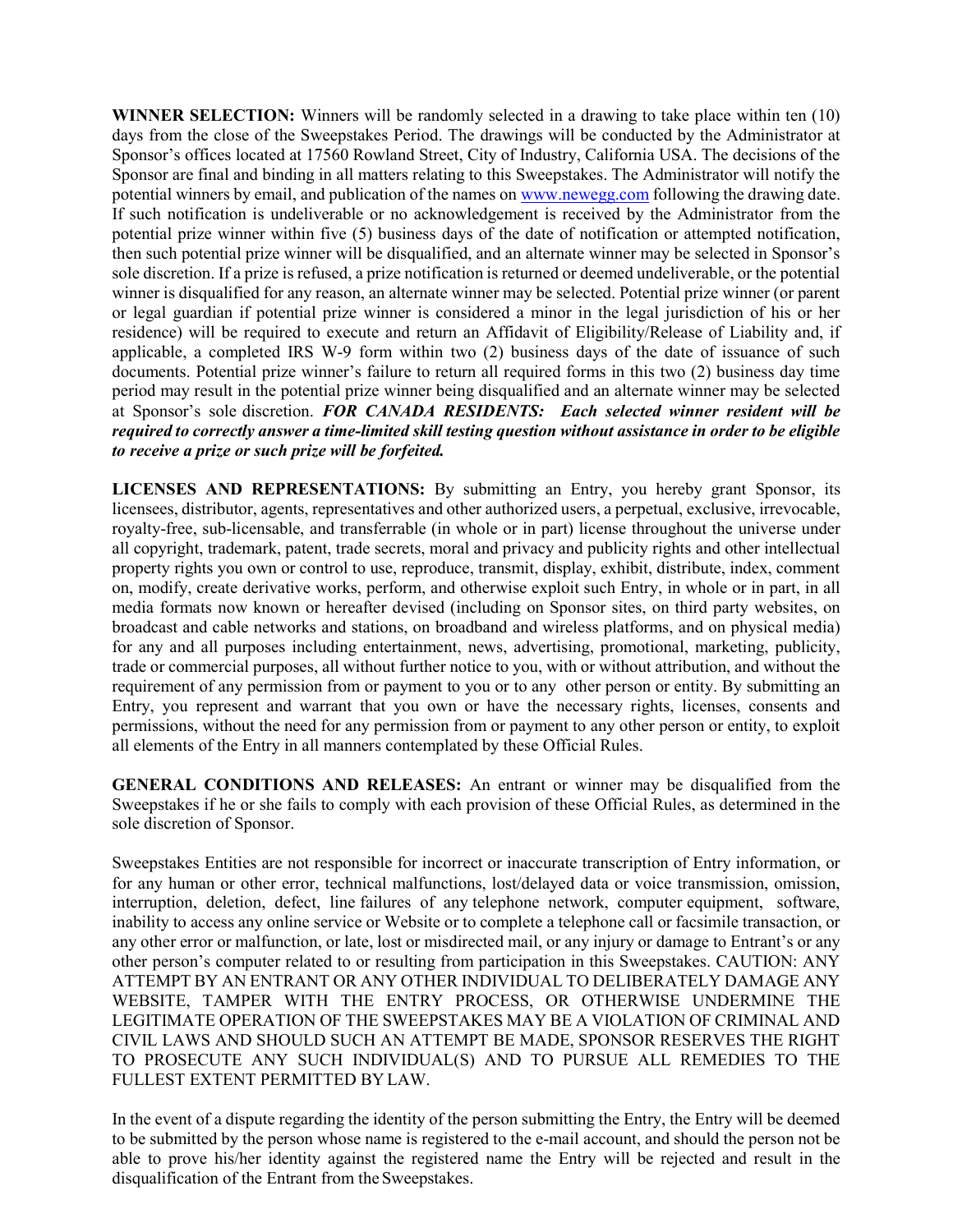Winners will be responsible for all insurance and taxes (including but not limited to federal, provincial, state, territorial, local and/or income) on the value of the prize awarded. UNITED STATES RESIDENTS: Any United States resident to whom a prize is awarded will be required to provide his or her Social Security number for tax reporting purposes. Sponsor will file an IRS Form 1099 with the Internal Revenue Service if the retail value of the prize, or combined total of all prizes received from SPONSOR in a calendar year, is \$600.00 or greater. If a winner refuses to provide his/her Social Security number, the winner will be disqualified and an alternate winner will be selected in accordance with these Official Rules. CANADIAN RESIDENTS:. In the event Sponsor is required to report the value of a Canadian Winner's prize to any Canadian or U.S. authorities, each Entrant agrees to the disclosure of such information and agrees to complete any form required by law in connection with such disclosure. If a Canadian Winner refuses to complete any such form required by law or refuses to provide his/her Social Insurance Number if required by law, the winner will be disqualified and an alternate winner will be selected in accordance with these Official Rules.

All prizes offered are being provided "as is" with no warranty or guarantee by Sponsor, either express or implied. Any and all warranties and/or guarantees on a prize (if any) are subject to the respective manufacturer's terms therefore, and winner agrees to look solely to such manufacturer(s) for any such warranty and/or guarantee.

No transfer, substitution, upgrade, credit, refund or cash equivalent for prizes is allowed except at Sponsor's sole discretion. Sponsor reserves the right, in its sole discretion, to substitute a prize of equal or greater monetary value or cash value for any prize.

A prize will be distributed after the winner of such prize has been successfully contacted, has successfully completed the winner verification process set forth in these Official Rules and has fulfilled all other requirements of these Official Rules. A prize winner who fails to take delivery of his or her prize shall be disqualified and such prize shall be forfeited.

Sponsor's failure to enforce any term of these Official Rules shall not constitute a waiver of that provision. If for any reason the Sweepstakes is not capable of being executed as planned, or if infection by computer virus, bugs, tampering, unauthorized intervention, fraud, action of Entrants, technical failures or any other act, in the opinion of Sponsor, corrupts or affects the administration, security, fairness, integrity, or proper conduct of these Sweepstakes, then Sponsor reserves the right at its sole discretion to disqualify any suspect Entry or Entrant and/or to cancel, terminate, modify or suspend the Sweepstakes. In the event of any cancellation, termination or suspension, notice thereof will be posted on the Websites. If the Sponsor decides to reconvene the Sweepstakes after a suspension, the determination of the prize winners will be made, from among all eligible, non-suspect Entries received as of the date of the suspension, as Sponsor determines in its sole discretion. Entries not complying with all rules are subject to disqualification.

By participating, an Entrant (if deemed a minor in the jurisdiction he/she resides, his/her parent and/or legal guardian) agrees to forever and irrevocably release Sweepstakes Entities, and each of their respective directors, officers, agents, employees, shareholders, affiliates, successors and assigns ("Released Parties"), from any and all liability, claims, lawsuits, causes of action, proceedings, demands, judgments, expenses, costs, injuries, death, losses or damages of any kind caused by the Sweepstakes and any element or activity thereof, Entrant's participation, entry or inability to participate or enter the Sweepstakes, the unauthorized or illegal access to personally identifiable or sensitive information collected by Sponsor, the acceptance, possession, use, redemption of, delivery of, inability to use, defect in, or misuse of the prize, Sponsor's administration of the Sweepstakes, the lost, damaged, misdirected, or late delivery of the prize, the collection, sharing and/or use of the Entrant's personally identifiable information by Sponsor or its designees and any violation of any publicity, privacy, property or proprietary rights of entrant, or any errors in the Official Rules or any promotional materials with respect to the Sweepstakes.

Released Parties shall not be liable for 1) failed, returned or misdirected notifications based on inaccurate information provided by the winner on the Sweepstakes entry form, 2) Entries and responses to winner notifications which are lost, late, incomplete, illegible, unintelligible, postage-due, misdirected, damaged or otherwise not received by the intended recipient in whole or in part or for computer or technical error of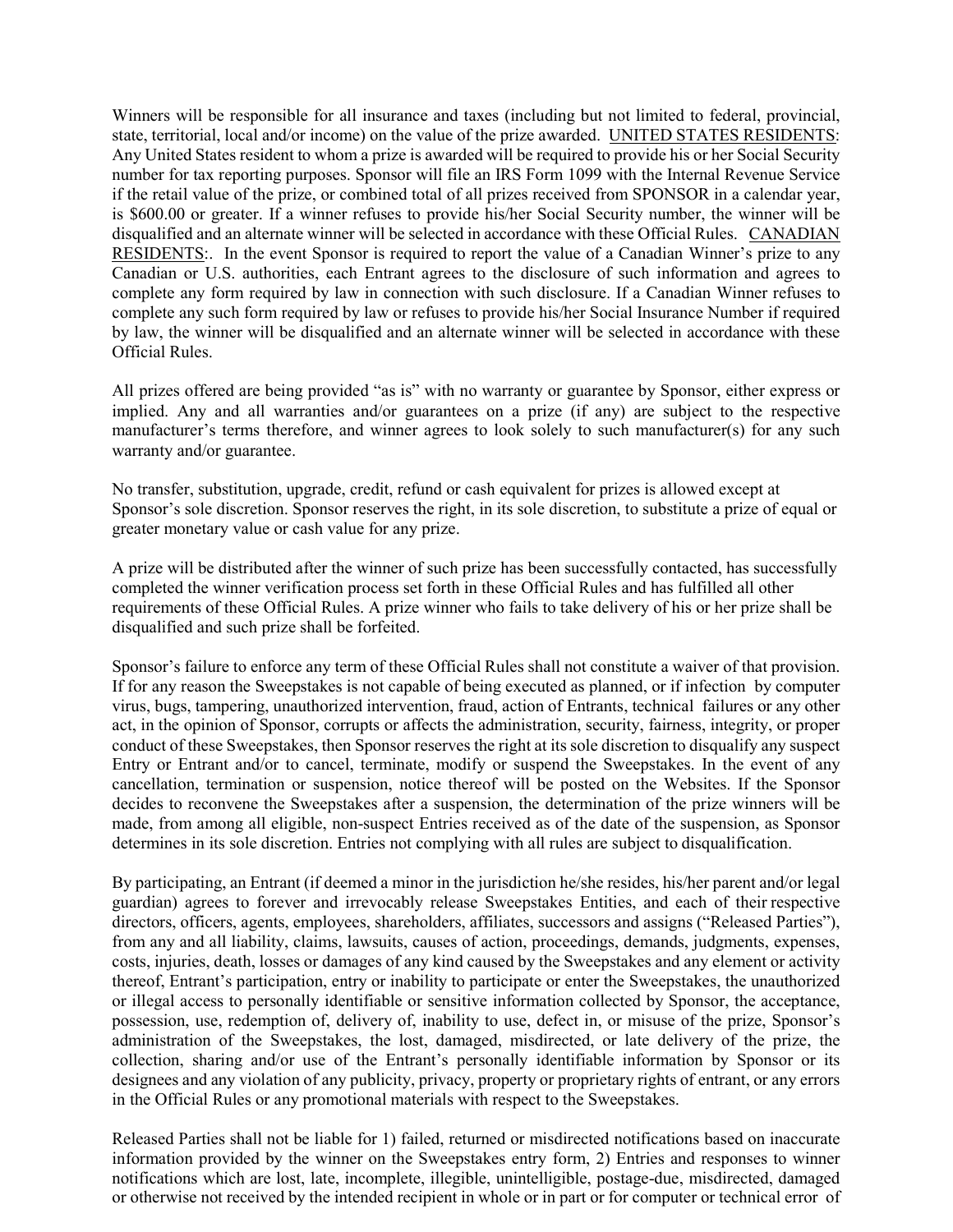any kind, 3) any electronic miscommunications or failures, technical hardware or software failures of any kind, lost or unavailable network connections, or failed, incomplete, garbled or delayed computer transmissions which may limit an Entrant's ability to participate in the Sweepstakes, 4) any technical malfunctions of the telephone network, computer on-line system, computer equipment, software, program malfunctions or other failures, delayed computer transactions or network connections that are human, mechanical or technical in nature, or any combination thereof, including any injury or damage to Entrant's or any other person's computer related to or resulting from downloading any part of this Sweepstakes or 5) any warranty of fitness or merchantability of any prize or the function or operation thereof, which shall be the sole responsibility of the manufacturer of the prize.

Unless prohibited by applicable law, Entry constitutes permission to use an Entrant's name, photograph, likeness, voice, address (city and state) and testimonials throughout the universe, in all media, in perpetuity, in any manner Sponsor deems appropriate for publicity purposes without any further compensation to such entrant.

No more than the stated number of prizes will be awarded. If, as a result of error relating to the entry process, drawing or any other aspect of the Sweepstakes, there are more selected winners than contemplated in these Official Rules, there will be a random draw among all eligible selected winners after the Sweepstakes Period to award the correct number of prizes.

DISPUTES: Entrant (but if deemed a minor in the jurisdiction in which he or she resides, Entrant's parent or legal guardian), agrees that any and all disputes, claims and causes of action arising out of, or connected with, the Sweepstakes or any prize awarded shall be resolved individually, without resort to any form of class action, and exclusively by the appropriate court located in Los Angeles County, California, U.S.A. However, if a court of competent jurisdiction determines that venue is not appropriate in Los Angeles, California, U.S.A., then jurisdiction and venue will be with the appropriate court located Toronto, Ontario, Canada. Entrant further agrees that any and all claims, judgments, and awards shall be limited to actual out-of-pocket costs incurred, including costs associated with entering this Sweepstakes but in no event attorneys' fees, and under no circumstances will Entrant be permitted to obtain awards for, and Entrant hereby waives all rights to, claim punitive, incidental and consequential damages and any other damages, other than out-of-pocket expenses, and any and all rights to have damages multiplied or otherwise increased. SOME JURISDICTIONS DO NOT ALLOW THE LIMITATIONS OR EXCLUSION OF LIABILITY FOR INCIDENTAL OR CONSEQUENTIAL DAMAGES, SO THE FOREGOING MAY NOT APPLY TO YOU. All issues and questions concerning the construction, validity, interpretation and enforceability of these Official Rules, Entrant's rights and obligations, or the rights and obligations of the Sponsor in connection with the Sweepstakes, shall be governed by, and construed in accordance with, the laws of the State of California, without giving effect to any choice of law or conflict of law rules (whether of the State of California or any other jurisdiction), which would cause the application of the laws of any jurisdiction other than the State of California. In the event of any discrepancy or inconsistency between the English language version of these Official Rules and the French language version of these Official Rules, if any, the English language version shall govern and control. The parties hereto have agreed that this Sweepstakes be drawn up in the English language and no translation will be binding or enforceable. Les parties aux presentes ont exige que ce contrat soit redige dans la langue anglaise seulement.

PRIVACY/USE OF PERSONAL INFORMATION: All information about a Sweepstakes entrant who is a resident of any province or territory of Canada and is collected by Sponsor in connection with the Entries will be subject to Sponsor's privacy policy available at the Website. Each entrant acknowledges and agrees that, in the event these Sweepstakes are deemed subject to Quebec law, Sponsor may furnish to the Regie des alcools, des courses et des jeux in Quebec, the name and address of each winner of a Sweepstakes prize worth more than CAD \$100.00, along with the value of the prize received by that winner.

AGREEMENT TO THE OFFICIAL RULES: By participating in the Sweepstakes, each Entrant (or if